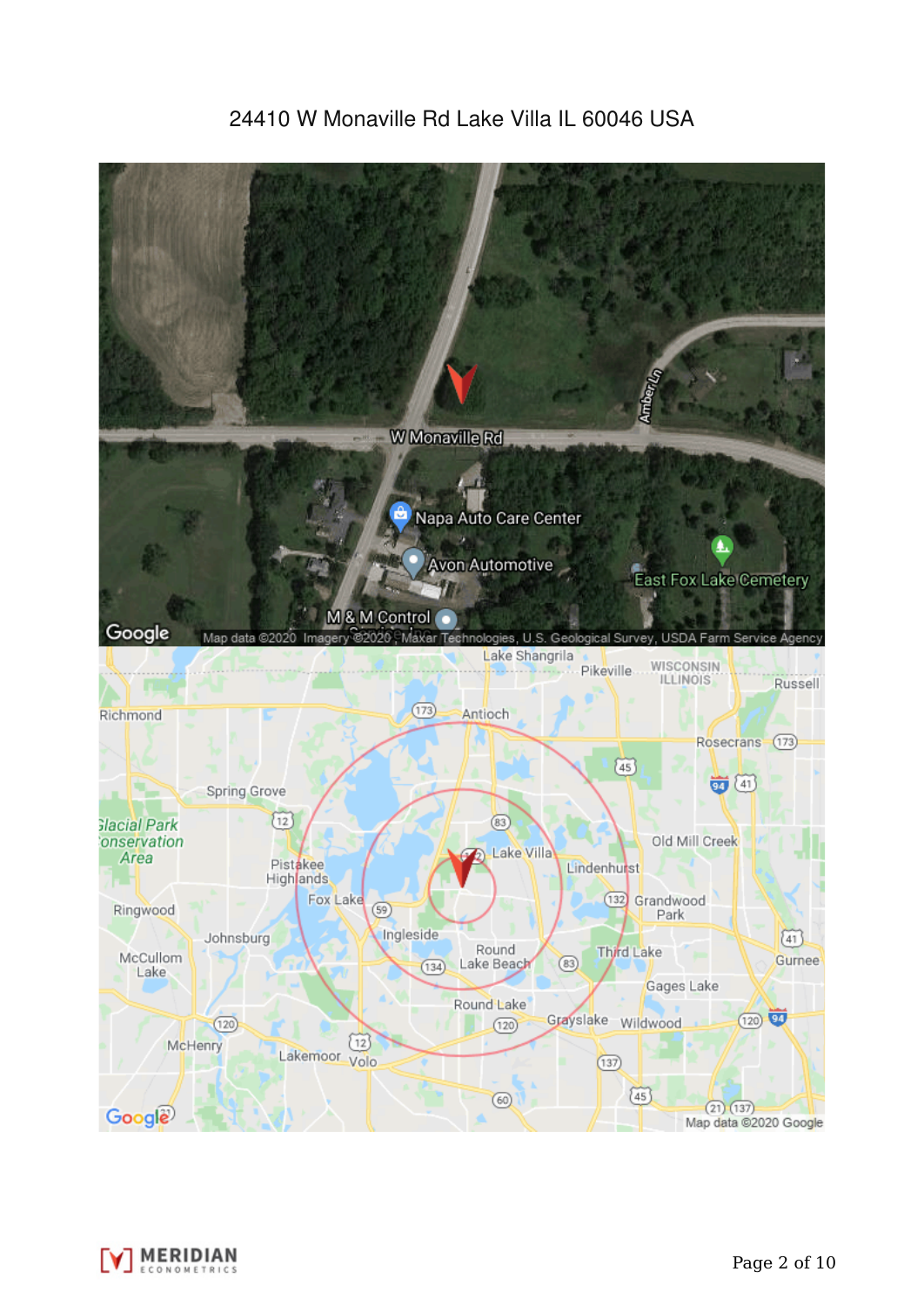Age 1 mi



Age 3 mi



Age 5 mi





**V MERIDIAN**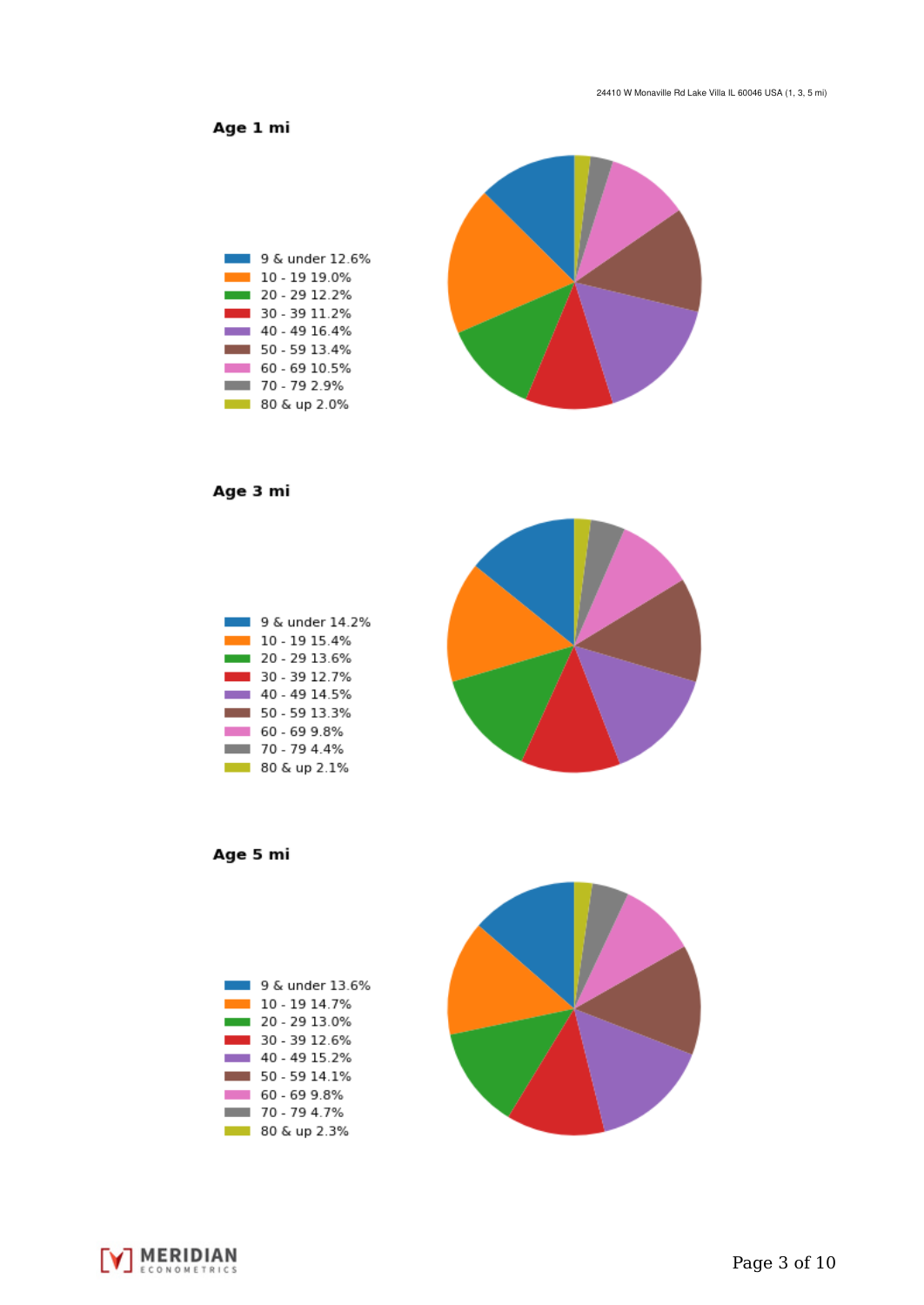## Income 1 mi



#### Income 3 mi

| Less than \$15K 6.5%   |
|------------------------|
| \$15K to \$25K 7.1%    |
| \$25K to \$35K 6.7%    |
| \$35K to \$45K 9.2%    |
| \$45K to \$60K 13.4%   |
| \$60K to \$100K 27.5%  |
| \$100K to \$150K 18.7% |
| \$150K or More 10.8%   |



Income 5 mi



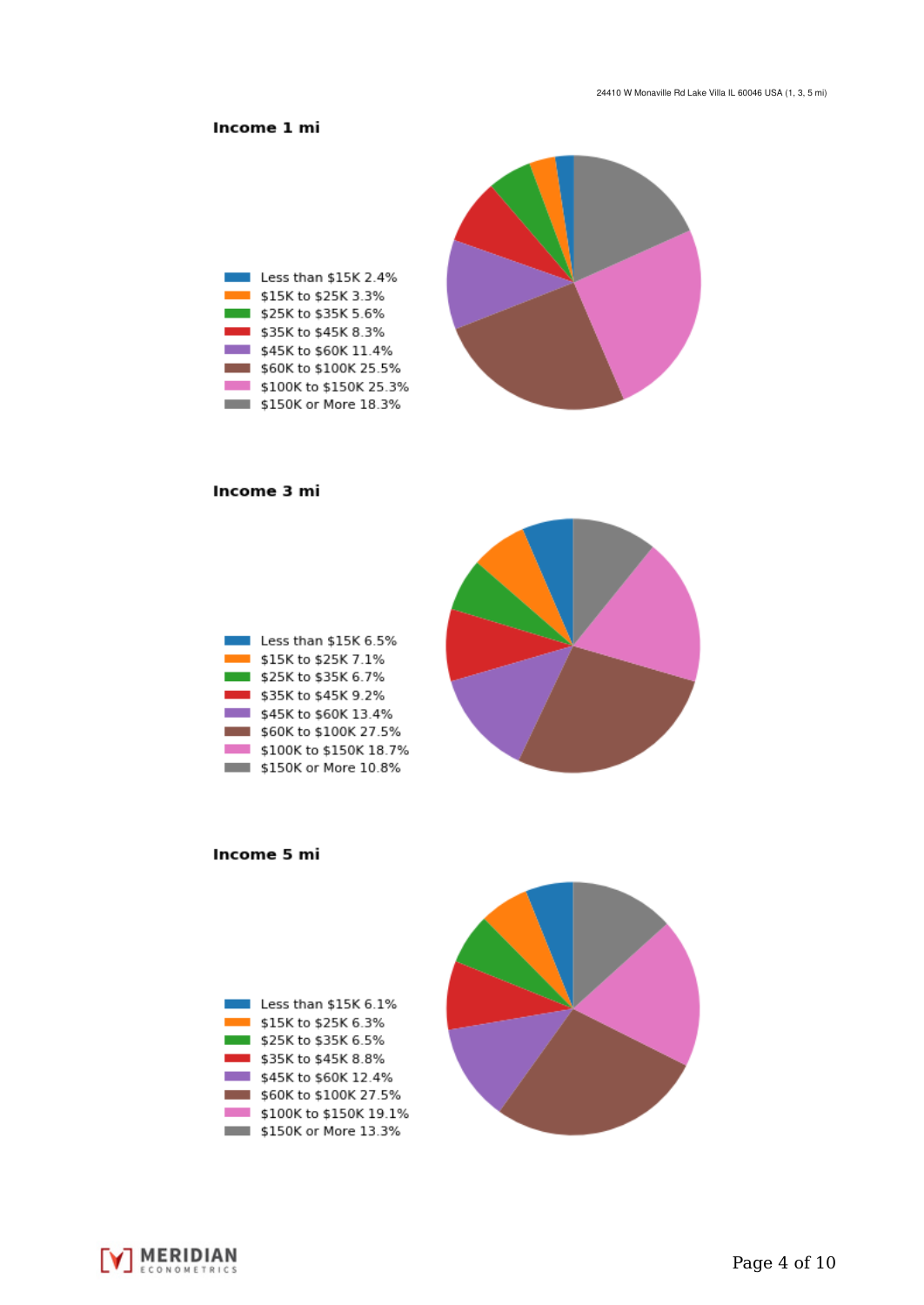



#### Race 3 mi







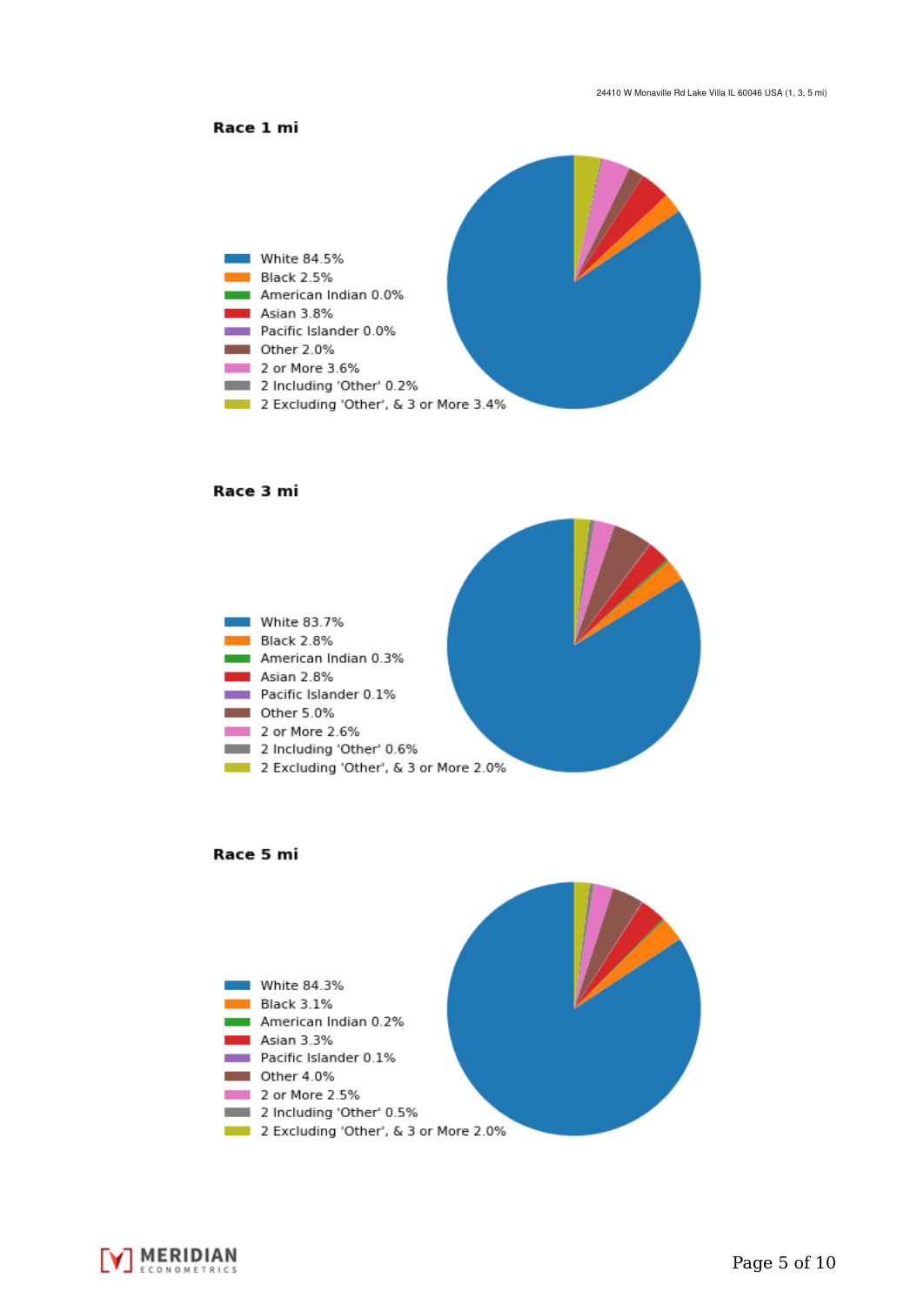### Edu 1 mi



#### Edu 3 mi







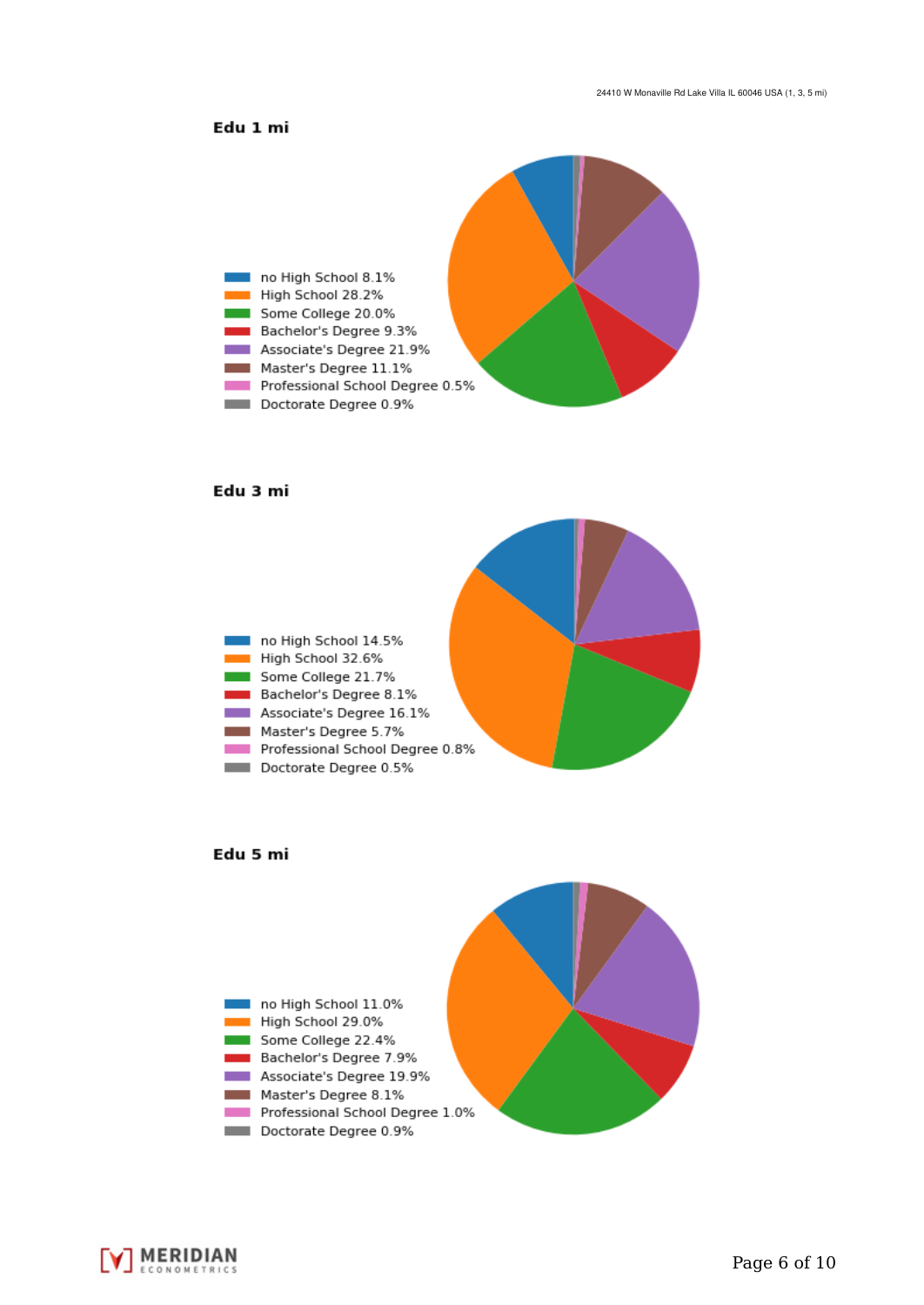|                         |                  |        | 24410 W Monaville Rd Lake Villa IL 60046 USA (1, 3, 5 mi) |
|-------------------------|------------------|--------|-----------------------------------------------------------|
| General                 | 1 mi             | 3 mi   | 5 mi                                                      |
| <b>Target Market</b>    | 4,527            | 55,995 | 121,547                                                   |
| <b>Total Population</b> | 4,527            | 55,995 | 121,547                                                   |
| <b>Total Households</b> | 1,361            | 18,338 | 42,080                                                    |
| Median Household Income | 81,672           | 69,566 | 75,882                                                    |
|                         |                  |        |                                                           |
| Median Age              | 40               | 39     | 39                                                        |
| Median Age Male         | 41               | 38     | 38                                                        |
| Median Age Female       | 37               | 39     | 40                                                        |
| Age By Sex              | 1 mi             | 3 mi   | 5 mi                                                      |
| <b>Total Male</b>       | 2,121            | 28,417 | 60,980                                                    |
| (M) under 5             | 129              | 2,003  | 4,129                                                     |
| (M) 5 to 9              | 129              |        |                                                           |
|                         |                  | 1,985  | 4,196                                                     |
| (M) 10 to 14            | 178              | 2,126  | 4,372                                                     |
| (M) 15 to 17            | 98               | 1,541  | 3,057                                                     |
| (M) 18 and 19           | 38               | 992    | 2,089                                                     |
| $(M)$ 20                | 38               | 424    | 944                                                       |
| (M) 21                  | 26               | 356    | 973                                                       |
| (M) 22 to 24            | 116              | 1,582  | 3,092                                                     |
| (M) 25 to 29            | 130              | 1,776  | 3,537                                                     |
|                         | 136              |        |                                                           |
| (M) 30 to 34            |                  | 1,870  | 3,681                                                     |
| (M) 35 to 39            | 117              | 1,861  | 4,068                                                     |
| (M) 40 to 44            | 127              | 1,642  | 4,155                                                     |
| (M) 45 to 49            | 201              | 2,198  | 4,688                                                     |
| (M) 50 to 54            | 197              | 1,859  | 4,383                                                     |
| (M) 55 to 59            | 152              | 2,023  | 4,152                                                     |
| (M) 60 and 61           | 67               | 696    | 1,420                                                     |
| (M) 62 to 64            | 59               | 731    | 1,807                                                     |
|                         |                  |        |                                                           |
| (M) 65 and 66           | 48               | 559    | 1,183                                                     |
| (M) 67 to 69            | 53               | 578    | 1,293                                                     |
| (M) 70 to 74            | 35               | 780    | 1,765                                                     |
| (M) 75 to 79            | $10$             | 458    | 1,037                                                     |
| (M) 80 to 84            | 27               | 232    | 565                                                       |
| (M) 85 and older        | $\boldsymbol{9}$ | 145    | 394                                                       |
| <b>Total Female</b>     | 2,407            | 27,578 | 60,567                                                    |
|                         | 133              |        | 4,080                                                     |
| (F) under 5             |                  | 1,890  |                                                           |
| (F) 5 to 9              | 180              | 2,053  | 4,087                                                     |
| (F) 10 to 14            | 338              | 1,959  | 4,065                                                     |
| (F) 15 to 17            | 133              | 1,263  | 2,770                                                     |
| (F) 18 and 19           | $75\,$           | 750    | 1,572                                                     |
| (F) 20                  | $30\,$           | 526    | 1,064                                                     |
| $(F)$ 21                | 28               | 264    | 567                                                       |
| (F) 22 to 24            | 102              | 1,062  | 2,254                                                     |
|                         | 83               |        |                                                           |
| (F) 25 to 29            |                  | 1,617  | 3,331                                                     |
| (F) 30 to 34            | 121              | 1,801  | 3,909                                                     |
| (F) 35 to 39            | 132              | 1,558  | 3,699                                                     |
| (F) 40 to 44            | 172              | 1,842  | 4,571                                                     |
| (F) 45 to 49            | 242              | 2,440  | 5,020                                                     |
| (F) 50 to 54            | $93\,$           | 1,980  | 4,553                                                     |
| (F) 55 to 59            | 163              | 1,610  | 4,014                                                     |
|                         | 68               |        |                                                           |
| (F) 60 and 61           |                  | 770    | 1,534                                                     |
| (F) 62 to 64            | 72               | 848    | 1,820                                                     |
| (F) 65 and 66           | 44               | 582    | 1,227                                                     |
| (F) 67 to 69            | 62               | 748    | 1,622                                                     |
| (F) 70 to 74            | 35               | 680    | 1,635                                                     |
| (F) 75 to 79            | 49               | 534    | 1,320                                                     |
| (F) 80 to 84            | 28               | 392    | 936                                                       |
| (F) 85 and older        | 25               | 411    | 917                                                       |
|                         |                  |        |                                                           |
| <b>Household Income</b> | 1 mi             | 3 mi   | 5 mi                                                      |
| Less than \$10,000      | $\,$ 8 $\,$      | 563    | 1,261                                                     |
| \$10,000 to \$14,999    | 24               | 634    | 1,304                                                     |
| \$15,000 to \$19,999    | 29               | 647    | 1,184                                                     |
| \$20,000 to \$24,999    | 15               | 663    | 1,456                                                     |
| \$25,000 to \$29,999    | 27               | 506    | 1,309                                                     |
| \$30,000 to \$34,999    | 48               | 730    | 1,442                                                     |
|                         |                  |        |                                                           |
| \$35,000 to \$39,999    | 52               | 852    | 1,782                                                     |
| \$40,000 to \$44,999    | 60               | 829    | 1,926                                                     |
| \$45,000 to \$49,999    | 75               | 798    | 1,845                                                     |
| \$50,000 to \$59,999    | 80               | 1,666  | 3,359                                                     |
| \$60,000 to \$74,999    | 158              | 2,348  | 5,328                                                     |
| \$75,000 to \$99,999    | 189              | 2,704  | 6,257                                                     |
| \$100,000 to \$124,999  | 156              | 2,037  | 4,935                                                     |
| \$125,000 to \$149,999  | 188              |        |                                                           |
|                         |                  | 1,384  | 3,108                                                     |
| \$150,000 to \$199,999  | 146              | 1,278  | 3,477                                                     |
| \$200,000 or More       | 103              | 701    | 2,107                                                     |

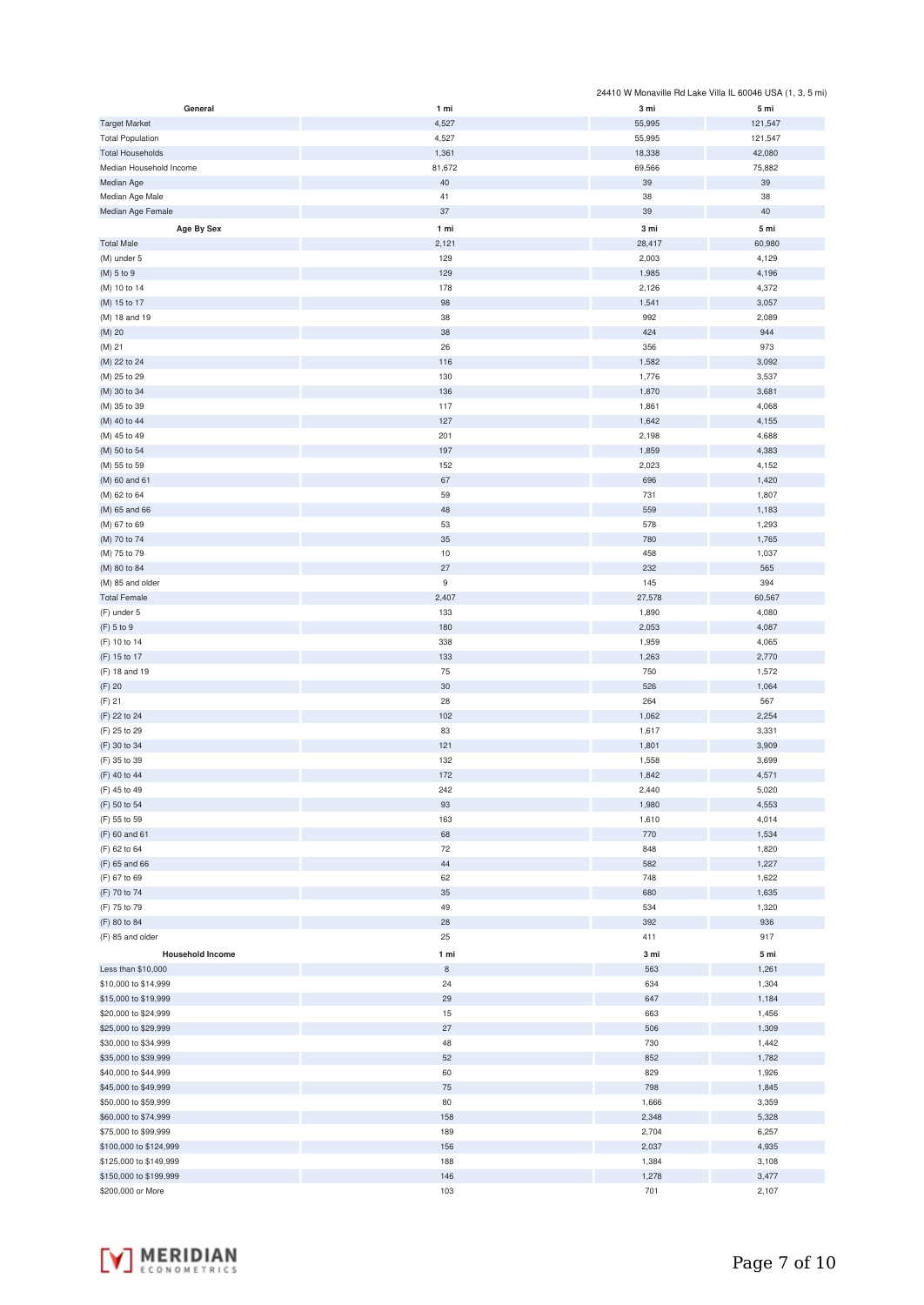|                                                           |                               |                | 24410 W Monaville Rd Lake Villa IL 60046 USA (1, 3, 5 mi) |
|-----------------------------------------------------------|-------------------------------|----------------|-----------------------------------------------------------|
| Race                                                      | 1 mi                          | 3 mi           | 5 mi                                                      |
| <b>White Alone</b>                                        | 3,967                         | 48,147         | 105,095                                                   |
| Black or African American Alone                           | 115                           | 1,639          | 3,860                                                     |
| American Indian and Alaska Native Alone                   | $\mathsf{O}\xspace$           | 169            | 239                                                       |
| Asian Alone                                               | 179                           | 1,605          | 4,107                                                     |
| Native Hawaiian and Other Pacific Islander Alone          | $\mathbf 0$                   | 65<br>2,858    | 155<br>4,950                                              |
| Some Other Race Alone<br>Two or More Races                | 96<br>170                     | 1,511          | 3,142                                                     |
| Two Races Including Some Other Race                       | 10                            | 334            | 685                                                       |
| Two Races Excluding Some Other Race, and Three or         |                               |                |                                                           |
| More Races                                                | 160                           | 1,177          | 2,457                                                     |
| Hispanic / Latino                                         | 1 mi                          | 3 mi           | 5 mi                                                      |
| Not Hispanic or Latino                                    | 3,716                         | 38,296         | 92,800                                                    |
| Hispanic or Latino                                        | 811                           | 17,699         | 28,747                                                    |
| <b>Marital Status</b>                                     | 1 mi                          | 3 mi           | 5 mi                                                      |
| Population 15 years and older                             | 3,441                         | 43,979         | 96,618                                                    |
| Male 15 years and older                                   | 1,684                         | 22,303         | 48,283                                                    |
| (M) Never Married                                         | 500                           | 7,890          | 16,367                                                    |
| (M) Now Married                                           | 1,049                         | 12,136         | 26,650                                                    |
| (M) Married, Spouse Present<br>(M) Married, Spouse Absent | 1,013<br>36                   | 11,213<br>923  | 24,995<br>1,654                                           |
| (M) Separated                                             | 3                             | 222            | 408                                                       |
| (M) Other                                                 | 33                            | 701            | 1,246                                                     |
| (M) Widowed                                               | $\bf8$                        | 491            | 1,012                                                     |
| (M) Divorced                                              | 127                           | 1,786          | 4,255                                                     |
| Female 15 years and older                                 | 1,756                         | 21,676         | 48,335                                                    |
| (F) Never Married                                         | 476                           | 5,860          | 12,909                                                    |
| (F) Now Married                                           | 1,054                         | 11,718         | 26,075                                                    |
| (F) Married, Spouse Present                               | 997                           | 10,881         | 24,394                                                    |
| (F) Married, Spouse Absent                                | 57                            | 837            | 1,681                                                     |
| (F) Separated                                             | 18                            | 268            | 716                                                       |
| (F) Other                                                 | 39                            | 569            | 965                                                       |
| (F) Widowed                                               | 85                            | 1,475          | 3,580                                                     |
| (F) Divorced                                              | 142                           | 2,622          | 5,771                                                     |
| <b>Home Value</b>                                         | 1 mi                          | 3 mi           | 5 mi                                                      |
| <b>Total Owner Occupied Housing Units</b>                 | 1,257                         | 14,151         | 32,570                                                    |
| Less than \$10,000                                        | 18                            | 224            | 470                                                       |
| \$10,000 to \$14,999<br>\$15,000 to \$19,999              | $\overline{c}$<br>$\mathsf 0$ | 80<br>50       | 137<br>166                                                |
| \$20,000 to \$24,999                                      | $\mathsf{O}\xspace$           | 39             | 90                                                        |
| \$25,000 to \$29,999                                      | $\mathsf{O}\xspace$           | 11             | 108                                                       |
| \$30,000 to \$34,999                                      | $\mathsf{O}\xspace$           | 21             | 55                                                        |
| \$35,000 to \$39,999                                      | $\pmb{0}$                     | 25             | 47                                                        |
| \$40,000 to \$49,999                                      | $\mathsf{O}\xspace$           | 97             | 197                                                       |
| \$50,000 to \$59,999                                      | 3                             | 178            | 469                                                       |
| \$60,000 to \$69,999                                      | 36                            | 329            | 448                                                       |
| \$70,000 to \$79,999                                      | 11                            | 534            | 898                                                       |
| \$80,000 to \$89,999                                      | 11                            | 556            | 1,073                                                     |
| \$90,000 to \$99,999                                      | 23                            | 766            | 1,300                                                     |
| \$100,000 to \$124,999                                    | 118                           | 1,986          | 3,867                                                     |
| \$125,000 to \$149,999                                    | 123                           | 1,726          | 3,356                                                     |
| \$150,000 to \$174,999<br>\$175,000 to \$199,999          | 194<br>151                    | 1,979<br>1,475 | 4,431<br>3,419                                            |
| \$200,000 to \$249,999                                    | 203                           | 1,987          | 5,390                                                     |
| \$250,000 to \$299,999                                    | 128                           | 1,044          | 3,121                                                     |
| \$300,000 to \$399,999                                    | 192                           | 631            | 2,290                                                     |
| \$400,000 to \$499,999                                    | 27                            | 188            | 647                                                       |
| \$500,000 to \$749,999                                    | 17                            | 143            | 411                                                       |
| \$750,000 to \$999,999                                    | $\mathsf 0$                   | 35             | 76                                                        |
| \$1,000,000 or More                                       | $\mathsf{O}\xspace$           | 45             | 107                                                       |
|                                                           |                               |                |                                                           |
| <b>Public Assistance</b>                                  | 1 mi                          | 3 mi           | 5 mi                                                      |
| <b>Total Households</b>                                   | 1,361                         | 18,338         | 42,080                                                    |
| With Public Assistance Income                             | 34                            | 430            | 769                                                       |
| No Public Assistance Income                               | 1,327                         | 17,908         | 41,311                                                    |
| <b>Housing Tenure</b>                                     | 1 mi                          | 3 mi           | 5 mi                                                      |
| <b>Total Housing Units</b>                                | 1,361                         | 18,338         | 42,080                                                    |
| Owner Occupied                                            | 1,257                         | 14,151         | 32,570                                                    |
| <b>Renter Occupied</b>                                    | 103                           | 4,187          | 9,509                                                     |
| <b>Vehicles Available</b>                                 | 1 mi                          | 3 mi           | 5 mi                                                      |
| <b>Total Vehicles</b>                                     | 3,044                         | 37,487         | 83,946                                                    |

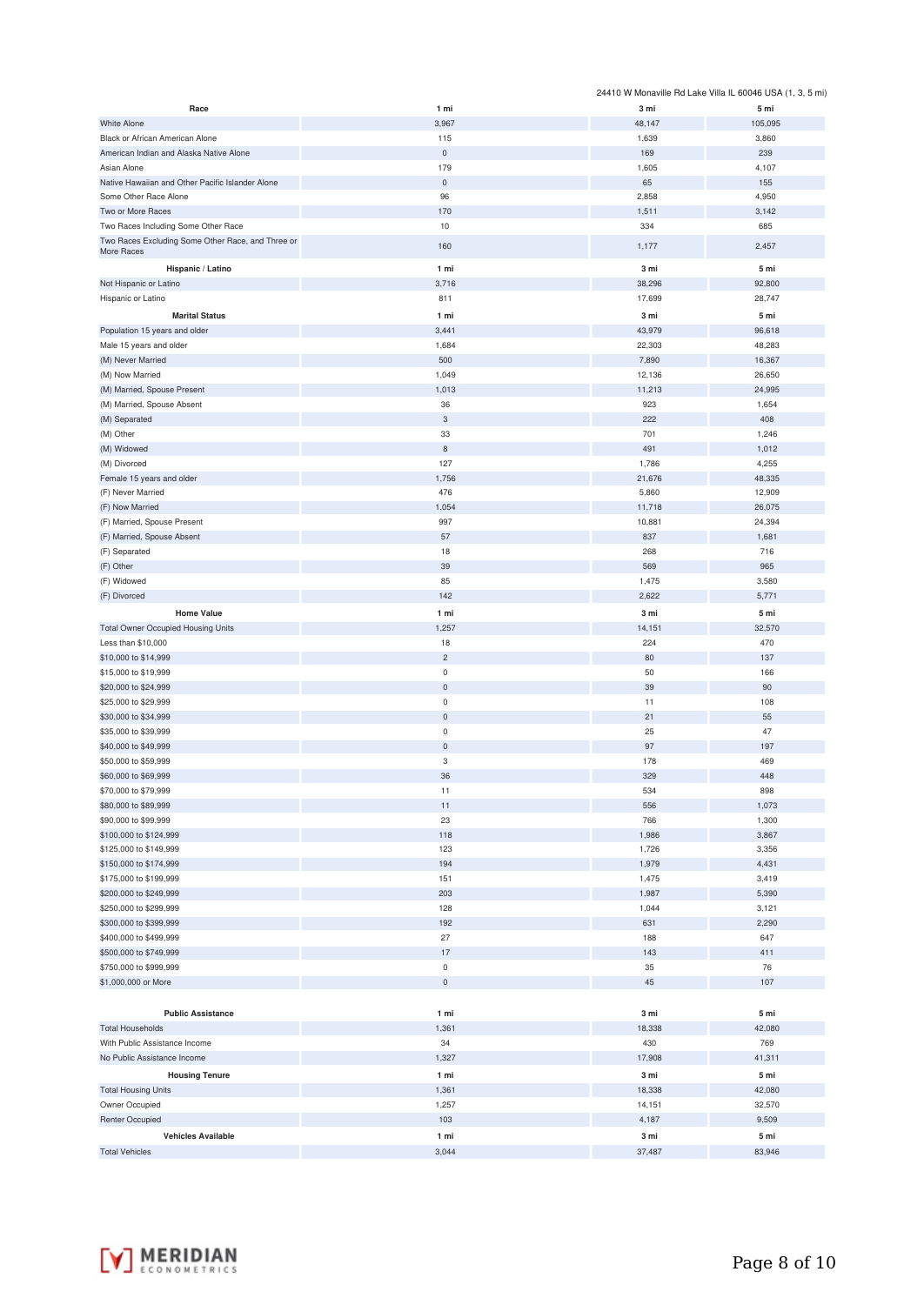|                                                                                               |             |           | 24410 W Monaville Rd Lake Villa IL 60046 USA (1, 3, 5 mi) |
|-----------------------------------------------------------------------------------------------|-------------|-----------|-----------------------------------------------------------|
| <b>Education by Sex</b>                                                                       | 1 mi        | 3 mi      | 5 mi                                                      |
| Population 25 years and older                                                                 | 2,758       | 35,221    | 78,236                                                    |
| Male 25 years and older                                                                       | 1,369       | 17,408    | 38,128                                                    |
| (M) No Schooling Completed                                                                    | $\pmb{0}$   | 415       | 587                                                       |
| (M) Nursery to 4th Grade                                                                      | $\mathbf 0$ | 174       | 241                                                       |
| (M) 5th and 6th Grade                                                                         | 15          | 554       | 795                                                       |
| (M) 7th and 8th Grade                                                                         | 16          | 394       | 675                                                       |
| (M) 9th Grade                                                                                 | 29          | 297       | 523                                                       |
| (M) 10th Grade                                                                                | 16          | 259       | 394                                                       |
| (M) 11th Grade                                                                                | 15          | 312       | 643                                                       |
| (M) 12th Grade, No Diploma                                                                    | 19          | 399       | 755                                                       |
|                                                                                               |             |           |                                                           |
| (M) High School Graduate, Ged, or Alternative                                                 | 397         | 5,908     | 11,143                                                    |
| (M) Some College, Less than 1 Year                                                            | 120         | 1,360     | 2,880                                                     |
| (M) Some College, 1 or More Years, No Degree                                                  | 174         | 2,163     | 5,514                                                     |
| (M) Associate's Degree                                                                        | 154         | 1,305     | 2,862                                                     |
| (M) Bachelor's Degree                                                                         | 296         | 2,766     | 7,637                                                     |
| (M) Master's Degree                                                                           | 84          | 833       | 2,594                                                     |
| (M) Professional School Degree                                                                | 11          | 175       | 484                                                       |
| (M) Doctorate Degree                                                                          | 24          | 95        | 403                                                       |
| Female 25 years and older                                                                     | 1,389       | 17,813    | 40,108                                                    |
| (F) No Schooling Completed                                                                    | 32          | 301       | 583                                                       |
| (F) Nursery to 4th Grade                                                                      | 24          | 192       | 245                                                       |
| (F) 5th and 6th Grade                                                                         | 11          | 493       | 768                                                       |
| (F) 7th and 8th Grade                                                                         | $\sqrt{3}$  | 357       | 607                                                       |
| (F) 9th Grade                                                                                 | $\mathsf 0$ | 225       | 341                                                       |
| (F) 10th Grade                                                                                | 18          | 234       | 436                                                       |
| (F) 11th Grade                                                                                | $\mathsf 0$ | 216       | 394                                                       |
| (F) 12th Grade, No Diploma                                                                    | 27          | 291       | 594                                                       |
|                                                                                               | 379         |           |                                                           |
| (F) High School Graduate, Ged, or Alternative                                                 |             | 5,581     | 11,554                                                    |
| (F) Some College, Less than 1 Year                                                            | 80          | 1,436     | 3,142                                                     |
| (F) Some College, 1 or More Years, No Degree                                                  | 178         | 2,692     | 5,952                                                     |
| (F) Associate's Degree                                                                        | 103         | 1,531     | 3,314                                                     |
| (F) Bachelor's Degree                                                                         | 308         | 2,902     | 7,914                                                     |
| (F) Master's Degree                                                                           | 222         | 1,181     | 3,716                                                     |
| (F) Professional School Degree                                                                | 3           | 102       | 284                                                       |
| (F) Doctorate Degree                                                                          | $\bf 0$     | $77 \,$   | 265                                                       |
| Occupation                                                                                    | 1 mi        | 3 mi      | 5 mi                                                      |
| Agriculture, Forestry, Fishing and Hunting, and Mining                                        | $\,$ 8 $\,$ | 112       | 216                                                       |
| Agriculture, Forestry, Fishing and Hunting                                                    | 8           | 112       | 214                                                       |
| Mining, Quarrying, and Oil and Gas Extraction                                                 | $\mathsf 0$ | $\pmb{0}$ | 3                                                         |
| Construction                                                                                  | 120         | 2,044     | 4,241                                                     |
| Manufacturing                                                                                 | 368         | 5,241     | 11,224                                                    |
| Wholesale Trade                                                                               | 91          | 1,037     | 2,561                                                     |
| <b>Retail Trade</b>                                                                           | 379         | 4,027     | 8,182                                                     |
|                                                                                               | 70          |           |                                                           |
| Transportation and Warehousing, and Utilities                                                 | 61          | 1,263     | 2,800                                                     |
| Transportation and Warehousing                                                                |             | 1,174     | 2,549                                                     |
| Utilities                                                                                     | 9           | 89        | 251                                                       |
| Information                                                                                   | 26          | 475       | 984                                                       |
| Finance and Insurance, and Real Estate and Rental<br>and Leasing                              | 151         | 1,729     | 4,264                                                     |
| Finance and Insurance                                                                         | 95          | 1,313     | 3,406                                                     |
| Real Estate and Rental and Leasing                                                            | 56          | 416       | 857                                                       |
| Professional, Scientific, and Management, And<br>Administrative and Waste Management Services | 242         | 3,235     | 6,800                                                     |
| Professional, Scientific, and Technical Services                                              | 118         | 1,302     | 3,193                                                     |
|                                                                                               | 3           | 60        |                                                           |
| Management of Companies and Enterprises                                                       |             |           | 133                                                       |
| Administrative and Support and Waste Management<br>Services                                   | 122         | 1,873     | 3,474                                                     |
| Educational Services, and Health Care and Social<br>Assistance                                | 400         | 4,767     | 11,560                                                    |
| <b>Educational Services</b>                                                                   | 162         | 1,983     | 5,312                                                     |
| Health Care and Social Assistance                                                             | 238         | 2,784     | 6,248                                                     |
| Arts, Entertainment, and Recreation, and                                                      |             |           |                                                           |
| Accommodation and Food Services                                                               | 112         | 2,499     | 5,240                                                     |
| Arts, Entertainment, and Recreation                                                           | 35          | 607       | 1,445                                                     |
| Accommodation and Food Services                                                               | 77          | 1,892     | 3,794                                                     |
| Other Services, Except Public Administration                                                  | 97          | 1,153     | 2,563                                                     |
| Public Administration                                                                         | 58          | 625       | 1,652                                                     |